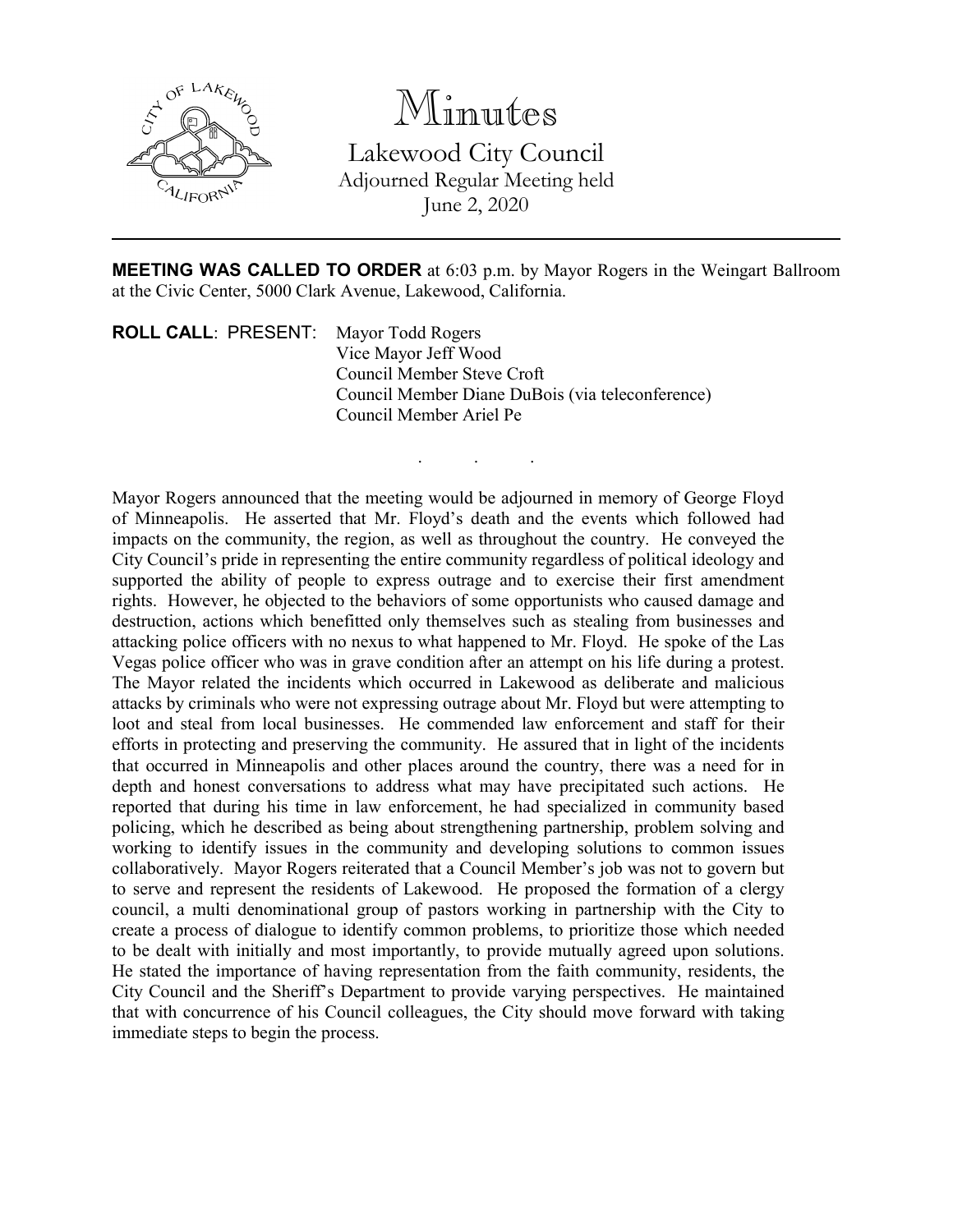Council Member Croft reported on the record number of new COVID-19 cases and related deaths in Los Angeles County. He stated that in the same way that residents in the community had stepped up to take care of each other during the pandemic, they had acted similarly in the last few days. He highlighted the group of residents, which included the Vice Mayor and his wife, who came out the morning following the looting to clean up the areas of the businesses which had been targeted. He spoke against the criminal element who took away the focus of the righteous anger and indignation at Mr. Floyd's death. He expressed support of the Mayor's plan and added that the local religious leaders were a great resource.

Council Member Pe echoed his support noting the importance of maintaining open lines of communication with residents and the community.

Council Member DuBois concurred by stating that reaching out to local clergy was valuable and should be ongoing with other issues as well.

Vice Mayor Wood expressed sympathy for George Floyd's family and noted the tragic nature of the situation. He stated that protests allowed communities to come together, when lawful, and cited that it provided an opportunity to exercise a constitutional right. He thanked the Chamber of Commerce for organizing business owners, community leaders and residents to come together to help in the clean-up effort. He voiced his support and agreed that the local clergy could provide guidance and such a gathering in the community could enable some meaningful conversations.

Council Member DuBois stated her gratitude for the presence and assistance of Sky Knight during the unrest.

Mayor Rogers expressed appreciation to the LA. County Sheriff's Department deputies for their commitment and dedication to the Lakewood community. He thanked his colleagues for their support and noted that he looked forward to moving ahead with the clergy council.

City Manager Thaddeus McCormack noted the efforts of Public Safety and Public Works staff for their assistance in boarding up buildings and keeping the City safe.

. . .

## **PRELIMINARY REVIEW OF OPERATING BUDGET FOR FY 2020-2021 AND 2021-2022**

The City Manager displayed slides and introduced the two-year budget and detailed the budget process calendar. He specified Lakewood's budget principles of prudent fiscal management, strong fiscal oversight, and living within its means. He outlined that historically, the budget strategy had been to provide City services at a level consistent with available resources keeping spending on an annual operation well below revenue; to generate a surplus each year to be used for capital improvements; and utilize save-then-spend capital financing strategy, as opposed to debt financing. He explained the fiscal environment in recent years noting constrained resources and the increased cost of doing business.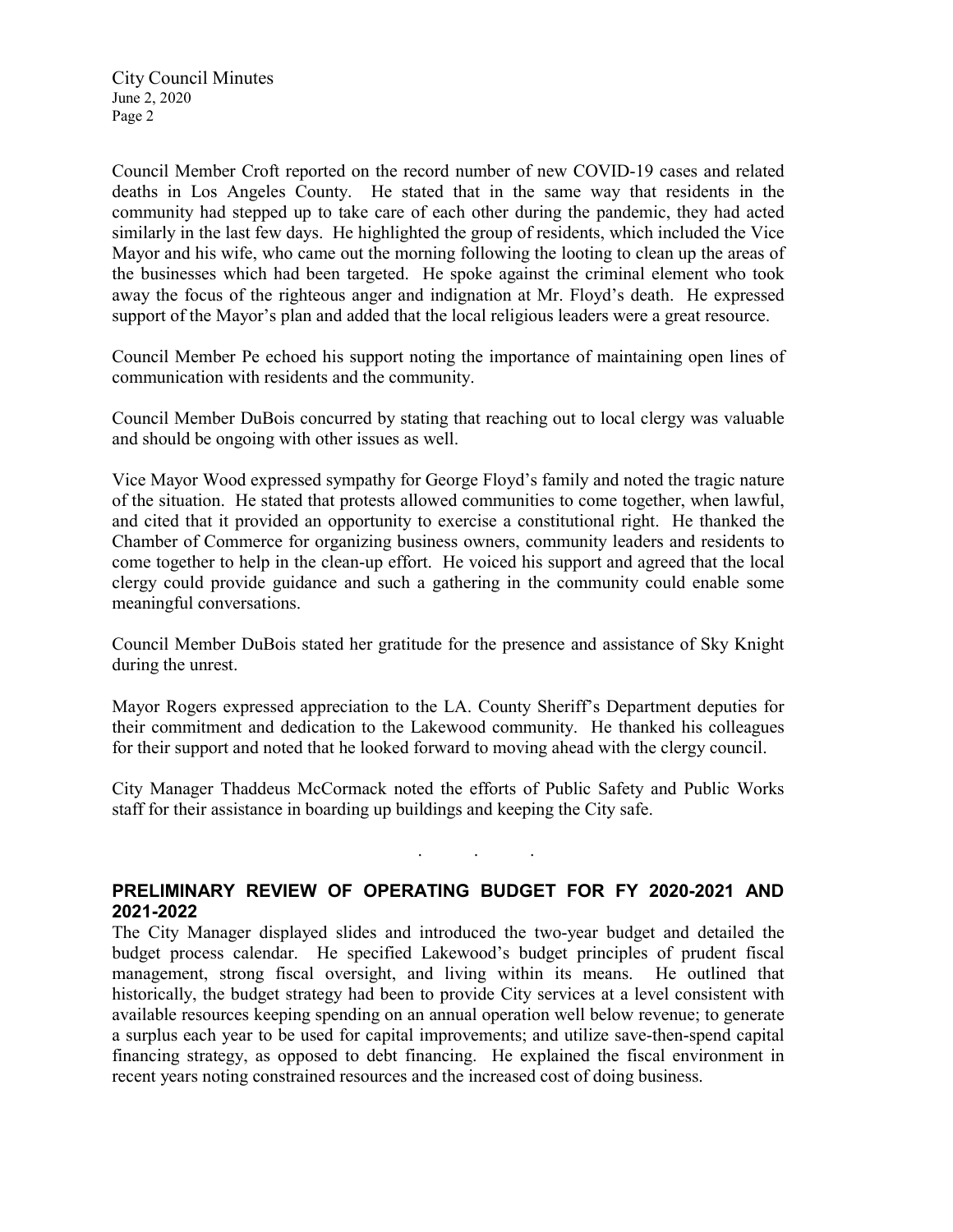**PRELIMINARY FY 2020-2021 AND 2021-2022 BUDGET REVIEW** - Continued

Mr. McCormack added that in the current year, the COVID-19 pandemic had triggered an economic downturn; however, the passage of Measure L would bring a new revenue source and provide stability. He stated that Measure L would allow for the City to maintain core services and programs; address infrastructure needs; and focus on a long-term perspective.

Jose Gomez, Director of Finance and Administrative Services, continued the slide presentation and provided an overview of the General Fund Budget and the Financial Outlook. He described Lakewood as a financial outlier in that the COVID-19 revenue impacts were not as significant as they were for other cities; the passage of Measure L; and that the contract city model provided some flexibility.

In response to Council Member Croft's inquiry, Mr. Gomez stated that while the tax measure would go into effect on July 1st, the City would start receiving fund advances into September and would likely balance out with the December payment from the State.

Council Member Croft explained that with regard to the projected \$4 million deficit for the current year, the previously adopted budget that was balanced had assumed a revenue and expenditure profile that did not include the impacts of the COVID-19 shut downs and revenue losses. He added that thanks to the current and previous City Councils for being fiscally prudent that rainy day funds had been built up.

Director of Public Safety, Joshua Yordt, identified some of the upgrades and enhancements in the proposed budget, which included a new position of Public Safety Program Coordinator; reclassification of Administrative Assistant II to Public Safety Manager and Community Safety Specialist to Public Safety Supervisor. He further listed the addition of two part-time Community Safety Officer positions as well as a new Public Safety hybrid vehicles utilizing Air Quality Management District funds.

Mr. McCormack clarified that the proposed new position would be tentatively held as a funded item on the budget, however, it would be brought to the Public Safety Committee for consideration prior to final approval.

Vice Mayor Wood stated that having recently been appointed to the Public Safety Committee, it would be helpful to have an organizational chart showing the various proposed positions.

Mayor Rogers noted the value of smart, recognizable vehicles citing the recent unrest as an example of such a need.

Mr. McCormack reported that another of the proposed changes to the budget included the Sky Knight helicopter program and the partnership with the City of Cerritos. He explained that a suggestion that had developed at a recent Lakewood Public Safety Committee meeting was to meet with its Cerritos public safety counterpart to discuss the possibility of Lakewood's covering the Cerritos portion of the extraordinary maintenance costs as a way of reducing Cerritos' total share and allowing them to continue on with the program.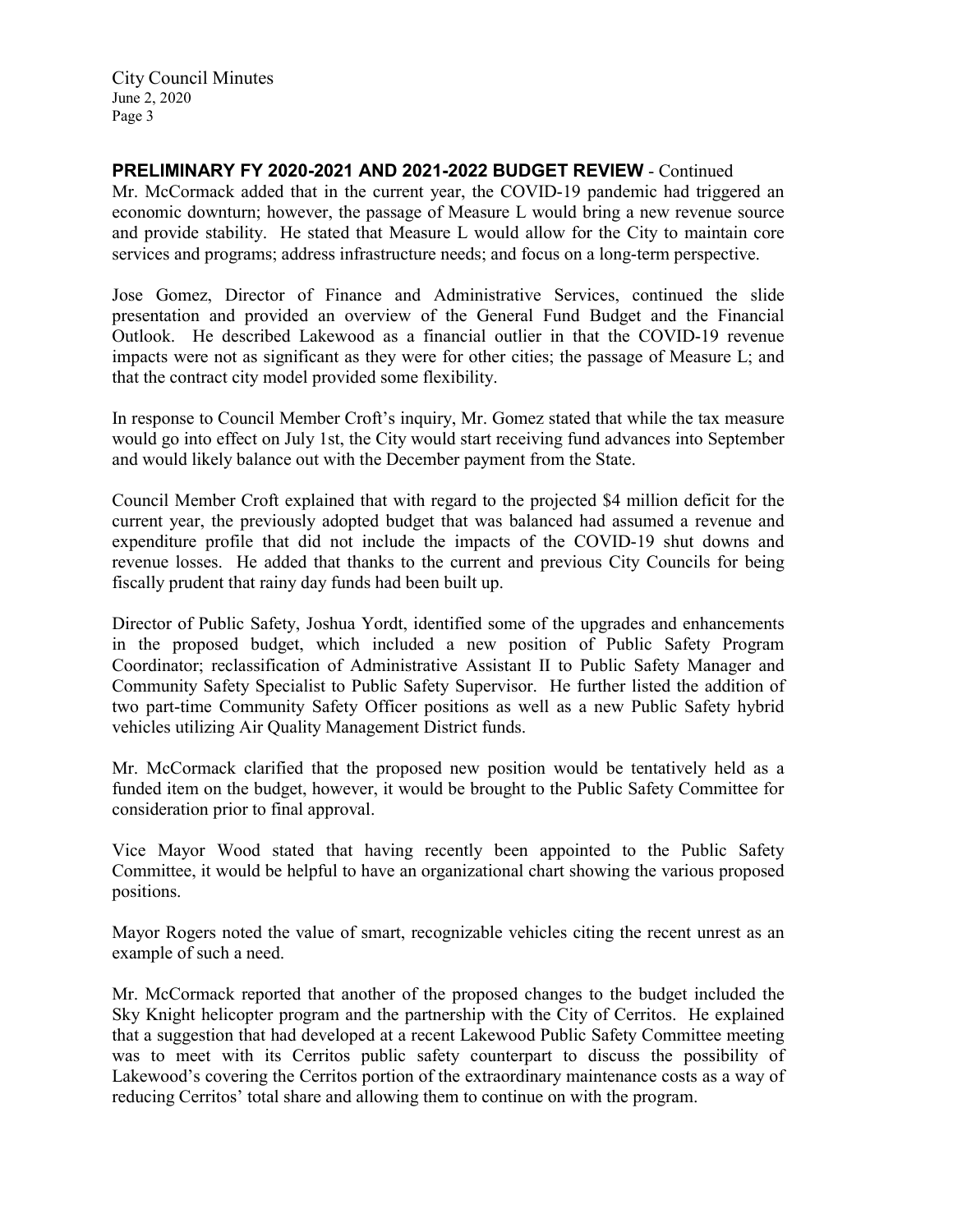**PRELIMINARY FY 2020-2021 AND 2021-2022 BUDGET REVIEW** - Continued

Mayor Rogers stated that the availability of the helicopters during the recent events demonstrated their importance as a public safety resource. Noting that the \$133,000 Cerritos portion in extraordinary maintenance costs was a significant amount, he cautioned that some type of long term commitment be obtained from Cerritos.

Vice Mayor Wood commented that after viewing the Cerritos City Council meeting during their deliberation of the matter, it appeared that they were placing the burden of the full cost of the Sky Knight program on Lakewood. He noted that neighboring cities often benefited from the services of Sky Knight without sharing in the costs and that such considerations should be factored in any decision moving forward.

Responding to Council Member Pe's question, Mayor Rogers indicated that the City of Cerritos should provide a minimum commitment of at least two years to coincide with the duration of Lakewood's two-year budget.

Council Member Croft cited that during the recent incidents of unrest, without Sky Knight, there would not have been any air service available for the area. He expressed understanding of the difficult position that Cerritos was in with the unsuccessful passage of their tax measure; however, the costs of the program would have to be paid to keep the program going. He stated his support for engaging Cerritos' public safety representatives as well as other neighboring cities' participation to discuss options.

Vice Mayor Wood concurred that the program should be marketed to the other cities and inquired whether statistics might be provided on the number of flight hours Sky Knight had dedicated over Cerritos.

Mayor Rogers further noted that the potential on the loss of the Sky Knight program at this time might preclude ever getting it back due to the cost prohibitive nature of acquiring helicopters and their associated maintenance expenses.

Mr. McCormack responded to Council Member DuBois' question by stating that the costs for Sky Knight's recent flights over other cities, such as Bellflower and Paramount, were not shared among those cities but rather were available through a mutual aid arrangement.

In response to Mayor Rogers' inquiry, Mr. Yordt confirmed that Bellflower did receive mutual aid assistance on Sunday night.

Council Member Pe commented that as a business owner in the City, and noting the looting occurring throughout the area, he felt reassured to hear the Sky Knight helicopters flying overhead when he visited his shop late on Sunday evening during the unrest. He added that having grown up in Lakewood, the familiar sound of the helicopter provided him with a sense of safety.

Mayor Rogers concurred by stating that it was no coincidence that two of the lowest per capita crime rate cities in the region were Lakewood and Cerritos, both patrolled by Sky Knight.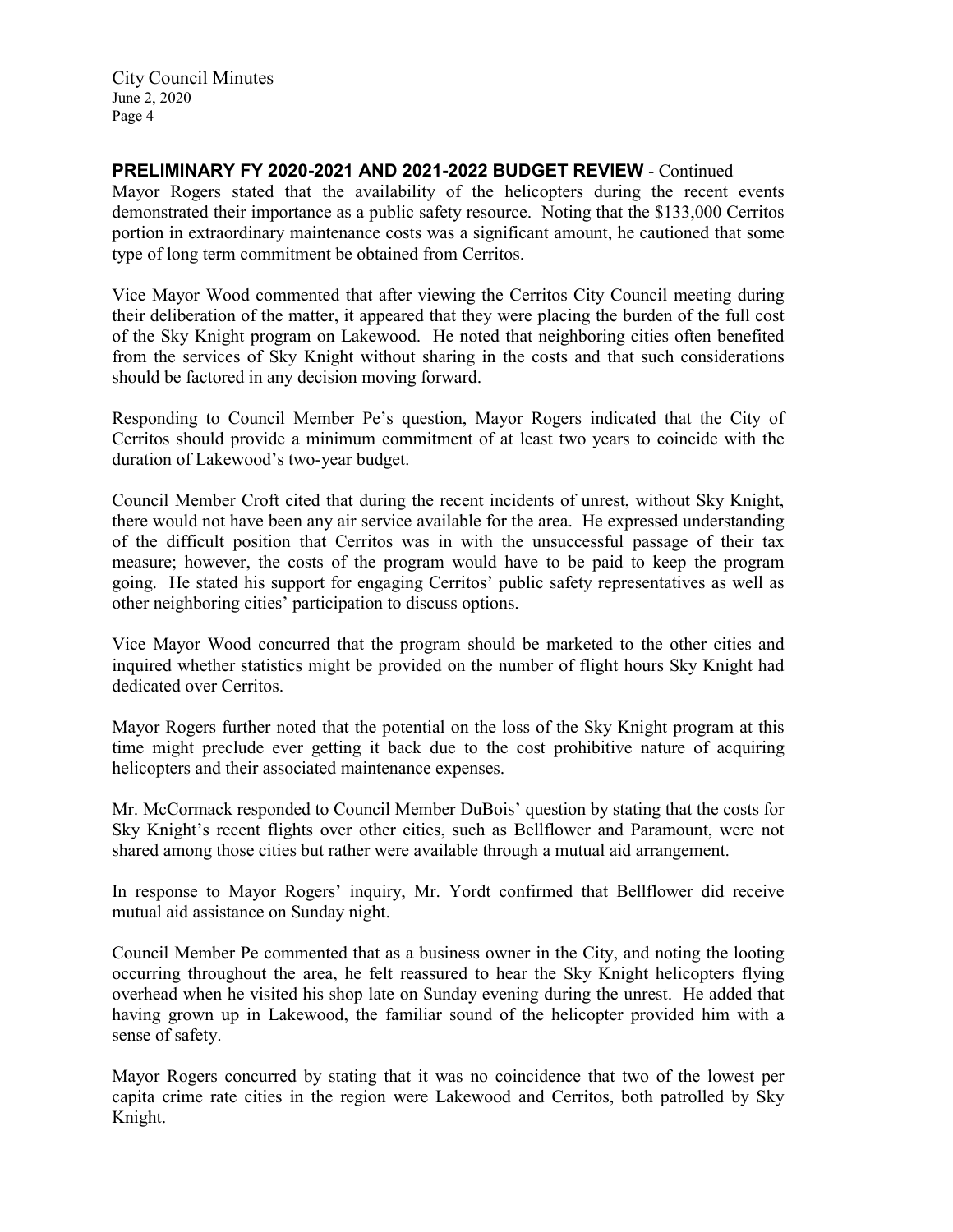**PRELIMINARY FY 2020-2021 AND 2021-2022 BUDGET REVIEW** - Continued

Vice Mayor Wood suggested that a compelling argument could be made that some of the nearby cities had newly seated council members who were not in office at the time the program had been cut from their respective cities but could be approached about renewed participation in the Sky Knight program.

Council Member DuBois concurred and reiterated that the other neighboring cities should be reminded of the value they received from Sky Knight adding that outreach could be made through interagency committees that other cities' council members were involved with.

Mr. Gomez continued the presentation by citing noteworthy expenditure adjustments, which included adjustments in Capital Improvement Program set aside; Sheriff's Department contract and liability insurance; salary and benefit adjustments; Joint Powers Insurance Authority liability insurance; refuse contract; CalPERS rates; CalPERS unfunded liability, shifting in labor allocations within departments and City programs and services, which remained fluid in compliance with COVID-19 guidelines.

Noting the coronavirus-related changes made in the various work environments, such as the placement of Plexiglas at appropriate locations and alternating work schedules to reduce numbers in workspaces, Vice Mayor Wood inquired whether consideration had been given to continuing some of the practices or making adjustments to work practice and processes after the pandemic.

Mr. Gomez shared that staff had been working closely with the IT division in an effort to minimize physical contact with materials and to allow for more electronic, rather than paper-based transactions. Mr. McCormack concurred by stating that the circumstances resulting from the pandemic presented opportunities to seek ways of working more efficiently and the work-from-home option presented many possibilities as well as challenges. He added that there would definitely be a hot wash analysis to consider the alternatives that were worth continuing into the future.

The City Manager outlined the proposal for multiple fireworks shows to be held on July 3rd. The event would take place in lieu of an annual block party event and would utilize Artesia High School, Lakewood High School and Holmes Middle School as launch sites at an estimated cost of \$65,000, which was not in the proposed budget.

Council Member DuBois stated that while there was justification for a fireworks show, there was also an opportunity for cost savings.

Council Member Pe and Council Member Croft expressed support for a fireworks show as an event that would allow the community to celebrate in a safe, socially distanced way.

Vice Mayor Wood suggested a tie in with restaurants, who could provide special deals such as family packs, to allow for residents to support local eateries while viewing the fireworks from their yards or in their neighborhoods.